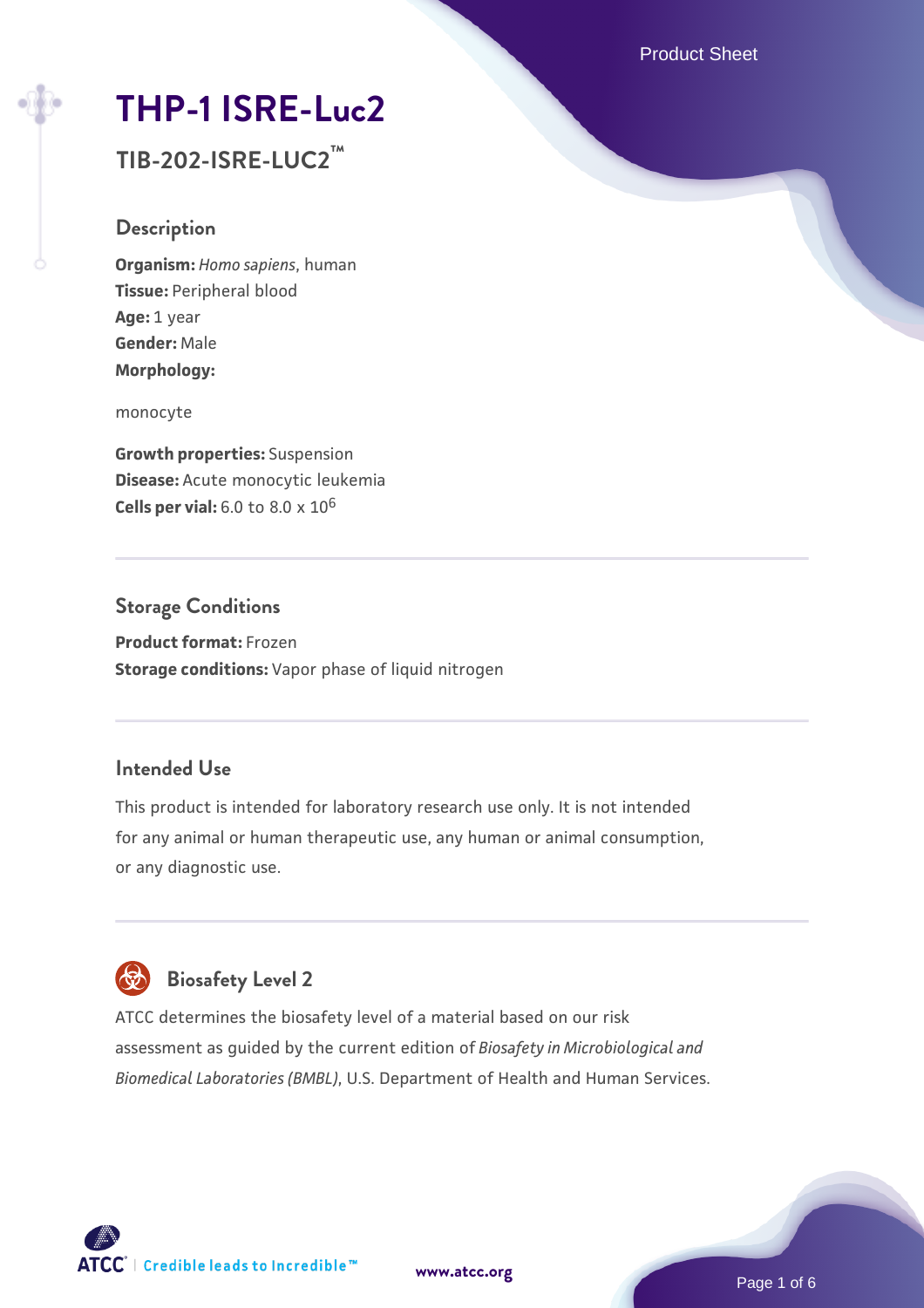It is your responsibility to understand the hazards associated with the material per your organization's policies and procedures as well as any other applicable regulations as enforced by your local or national agencies.

ATCC highly recommends that appropriate personal protective equipment is always used when handling vials. For cultures that require storage in liquid nitrogen, it is important to note that some vials may leak when submersed in liquid nitrogen and will slowly fill with liquid nitrogen. Upon thawing, the conversion of the liquid nitrogen back to its gas phase may result in the vial exploding or blowing off its cap with dangerous force creating flying debris. Unless necessary, ATCC recommends that these cultures be stored in the vapor phase of liquid nitrogen rather than submersed in liquid nitrogen.

# **Certificate of Analysis**

For batch-specific test results, refer to the applicable certificate of analysis that can be found at www.atcc.org.

## **Growth Conditions**

**Temperature:** 37°C **Atmosphere: 95% Air, 5% CO<sub>2</sub>** 

## **Handling Procedures**

#### **Complete medium:**

The base medium for this cell line is ATCC-formulated RPMI-1640 Medium (ATCC 30-2001). To make the complete growth medium, add the following



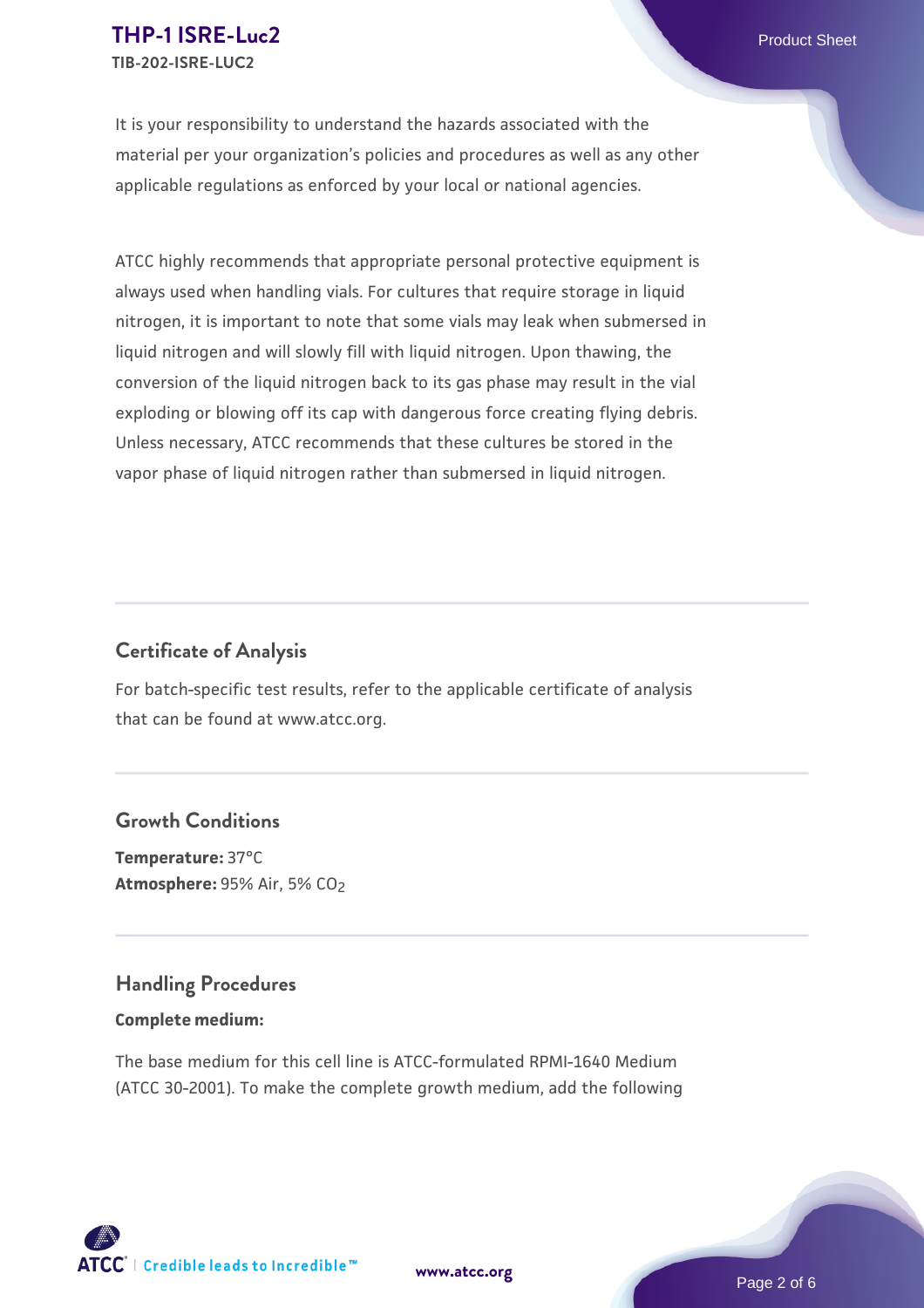components to the base medium:

- Fetal bovine serum (FBS; ATCC 30-2020) to a final concentration of 10%
- Puromycin to a final concentration of  $1 \mu q/mL$
- 2-Mercaptoethanol to a final concentration of .05 mM

#### **Handling Procedure:**

To insure the highest level of viability, thaw the vial and initiate the culture as soon as possible upon receipt. If upon arrival, continued storage of the frozen culture is necessary, it should be stored in liquid nitrogen vapor phase and not at -70°C. Storage at -70°C will result in loss of viability.

- 1. Thaw the vial by gentle agitation in a 37°C water bath. To reduce the  $\,$ possibility of contamination, keep the O-ring and cap out of the water. Thawing should be rapid (approximately 2 minutes).
- 2. Remove the vial from the water bath as soon as the contents are thawed, and decontaminate by dipping in or spraying with 70% ethanol. All of the operations from this point on should be carried out under strict aseptic conditions.
- 3. Transfer the vial contents to a centrifuge tube containing 9.0 mL complete culture medium and spin at approximately 125 x g for 8 to 12 minutes.
- 4. Resuspend cell pellet with the recommended complete medium (see the specific batch information for the culture recommended dilution ratio) and dispense into a 25  $\text{cm}^2$  or a 75  $\text{cm}^2$  culture flask. It is important to avoid excessive alkalinity of the medium during recovery of the cells. It is suggested that, prior to the addition of the vial contents, the culture vessel containing the complete growth medium be placed into the incubator for at least 15 minutes to allow the medium to reach its normal pH (7.0 to 7.6).
- 5. Incubate the culture at 37°C in a suitable incubator. A 5% CO<sub>2</sub> in air atmosphere is recommended if using the medium described on this product sheet.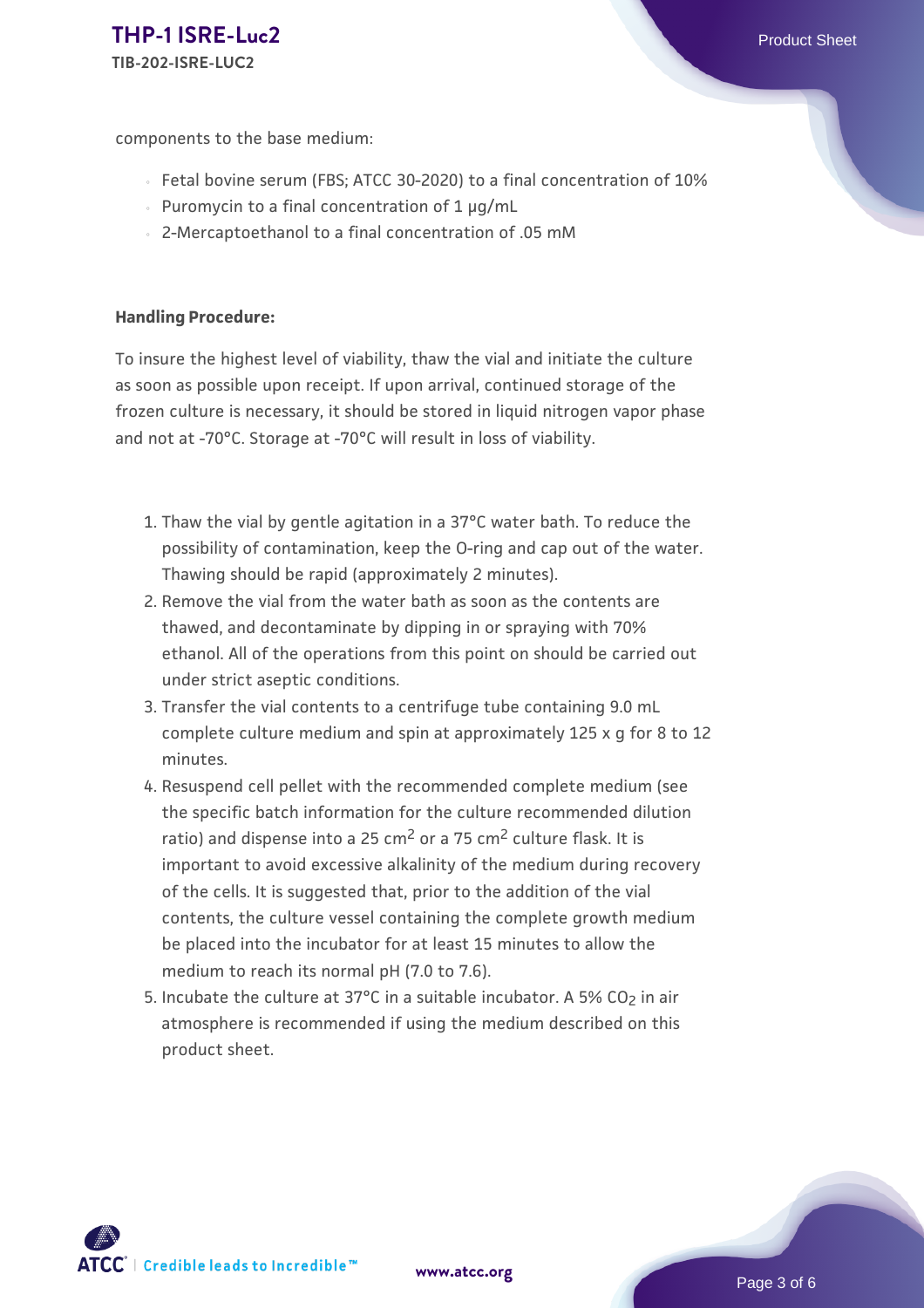#### **Subculturing procedure:**

Cultures can be maintained by addition or replacement of fresh medium. Alternatively, cultures can be established by centrifugation with subsequent resuspension at 2 to 4 X  $10^5$  viable cells/mL. Subculture when cell concentration reaches 8 X 105 cells/mL. Do not allow the cell concentration to exceed  $1 \times 10^6$  cells/mL. Corning® T-75 flasks (catalog #431464) are recommended for subculturing this product.

**Medium Renewal:** Add fresh medium every 2 to 3 days (depending on cell density).

#### **Reagents for cryopreservation:**

Complete growth medium supplemented with 5% (v/v) DMSO (ATCC 4-X)

## **Material Citation**

If use of this material results in a scientific publication, please cite the material in the following manner: THP-1 ISRE-Luc2 (ATCC TIB-202-ISRE-LUC2)

## **References**

References and other information relating to this material are available at www.atcc.org.

## **Warranty**

The product is provided 'AS IS' and the viability of ATCC® products is warranted for 30 days from the date of shipment, provided that the customer has stored and handled the product according to the information

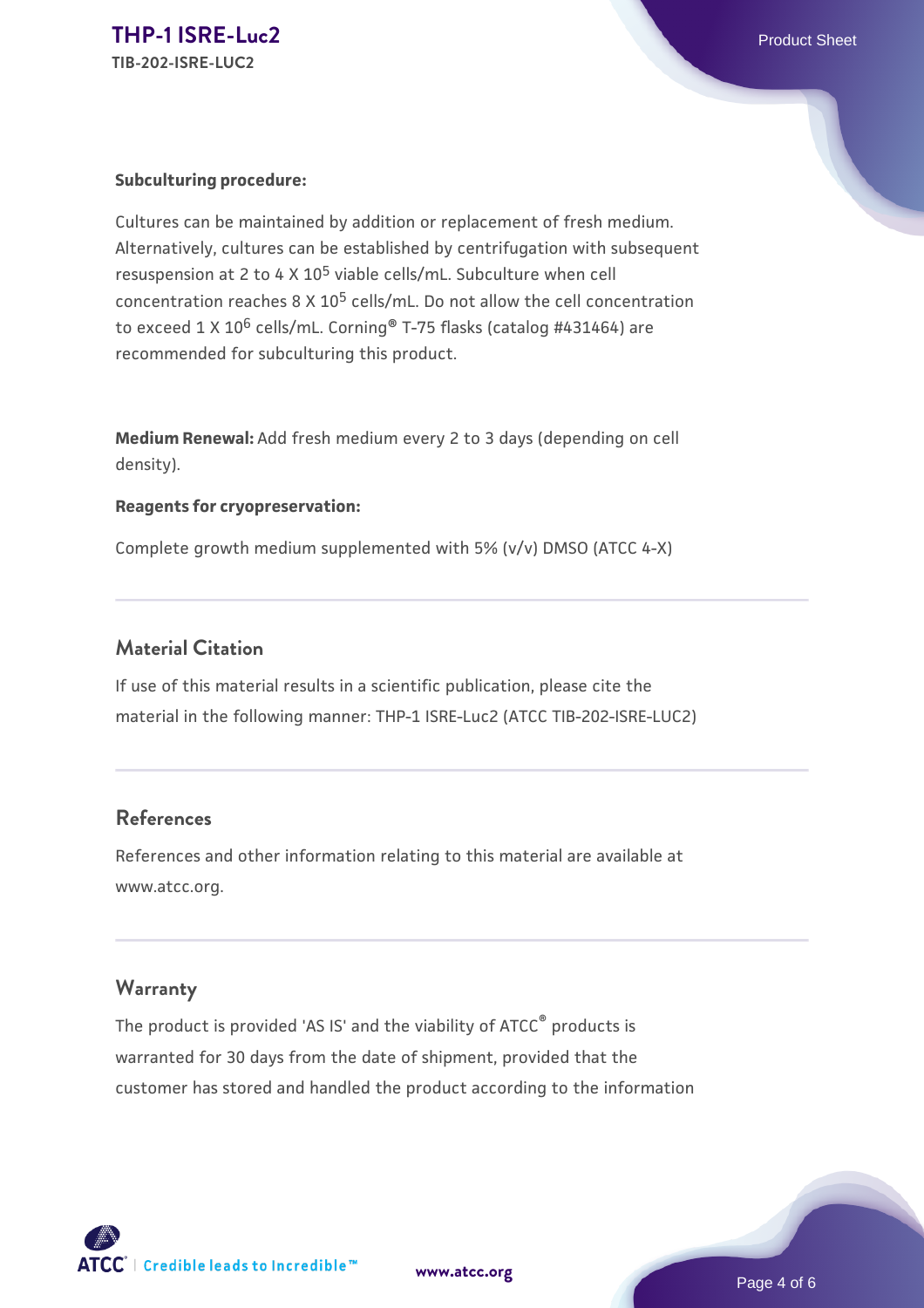included on the product information sheet, website, and Certificate of Analysis. For living cultures, ATCC lists the media formulation and reagents that have been found to be effective for the product. While other unspecified media and reagents may also produce satisfactory results, a change in the ATCC and/or depositor-recommended protocols may affect the recovery, growth, and/or function of the product. If an alternative medium formulation or reagent is used, the ATCC warranty for viability is no longer valid. Except as expressly set forth herein, no other warranties of any kind are provided, express or implied, including, but not limited to, any implied warranties of merchantability, fitness for a particular purpose, manufacture according to cGMP standards, typicality, safety, accuracy, and/or noninfringement.

## **Disclaimers**

This product is intended for laboratory research use only. It is not intended for any animal or human therapeutic use, any human or animal consumption, or any diagnostic use. Any proposed commercial use is prohibited without a license from ATCC.

While ATCC uses reasonable efforts to include accurate and up-to-date information on this product sheet, ATCC makes no warranties or representations as to its accuracy. Citations from scientific literature and patents are provided for informational purposes only. ATCC does not warrant that such information has been confirmed to be accurate or complete and the customer bears the sole responsibility of confirming the accuracy and completeness of any such information.

This product is sent on the condition that the customer is responsible for and assumes all risk and responsibility in connection with the receipt, handling, storage, disposal, and use of the ATCC product including without limitation taking all appropriate safety and handling precautions to minimize health or environmental risk. As a condition of receiving the material, the customer agrees that any activity undertaken with the ATCC product and any progeny or modifications will be conducted in compliance with all applicable laws,

**[www.atcc.org](http://www.atcc.org)**

Page 5 of 6